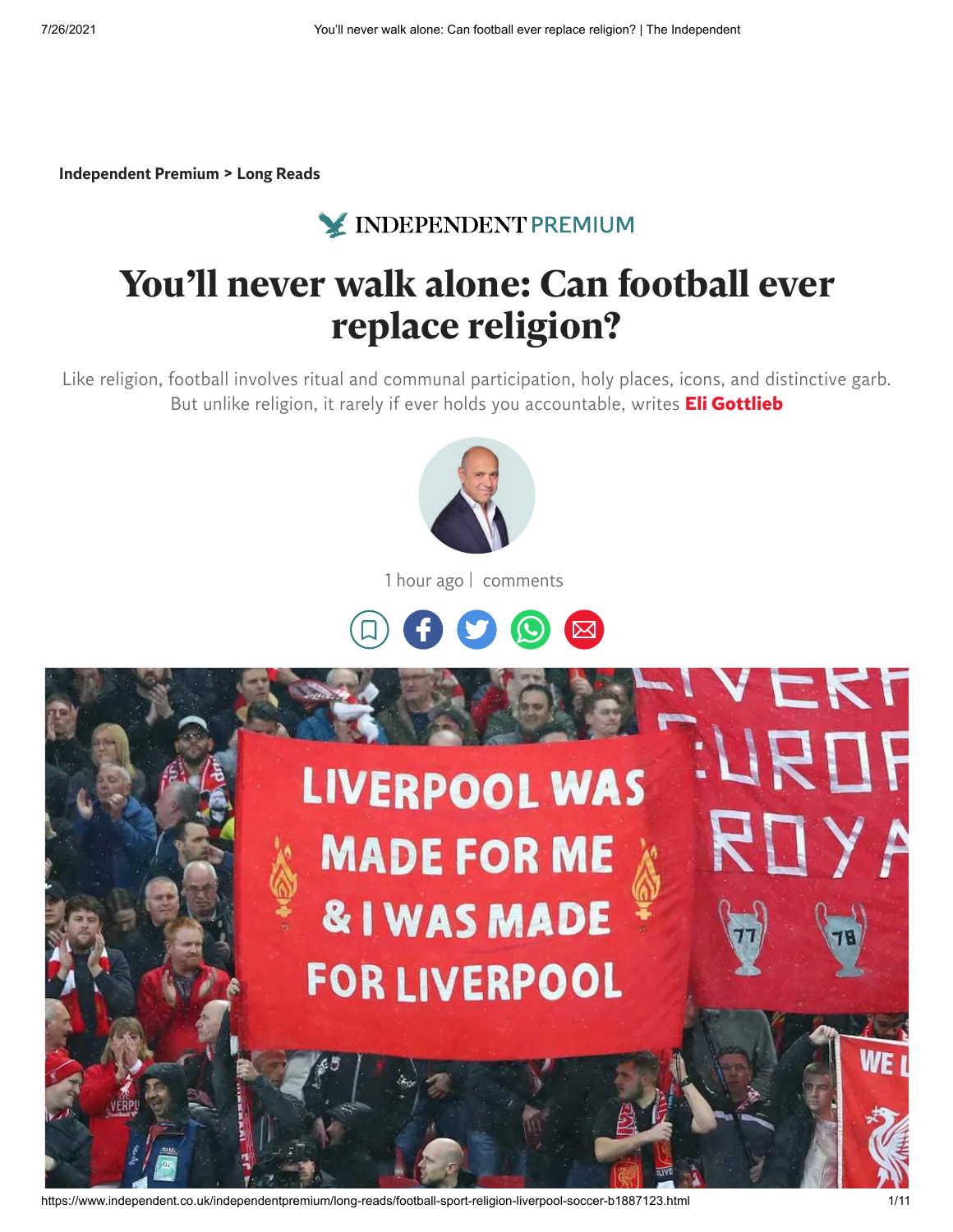

Supporting a football team gives you the feeling of being part of a big family (Getty)



y calendar used to be full of recurring appointments that gave order to my week – from staff meetings to parents' evenings . Some events, like family dinners, occurred with such clockwork regularity that they didn't even need a calendar entry. In the

more distant past, my Orthodox Jewish upbringing punctuated my week with other kinds of fixtures, such as Friday sunsets and Saturday morning synagogue services. But it's been years since I attended synagogue for anything other than a family bar mitzvah, and my relaxed approach to Sabbath observance has made me less attentive to nightfall.

Today, my calendar is sparsely populated. Since leaving a C-suite job to work as a consultant, I have no staff meetings. Since the kids finished school, I have no parents' evenings. These days, only one kind of recurring appointment remains: the calendars I import from football websites listing all of [Liverpool](https://www.independent.co.uk/topic/liverpool) and England's fixtures.

It was only while teaching in Washington, DC, however, that I noticed football colonising spaces in my life vacated by [religion](https://www.independent.co.uk/topic/religion). I guess it was a desire for company that first drew me to the Queen Vic pub and LFCDC (Liverpool Football Club, DC). But my weekly attendance at live screenings of Liverpool's [Premier](https://www.independent.co.uk/topic/premier-league) League matches with Washingtonian fans soon took on a more ritual aura.



https://www.independent.co.uk/independentpremium/long-reads/football-sport-religion-liverpool-soccer-b1887123.html 2/11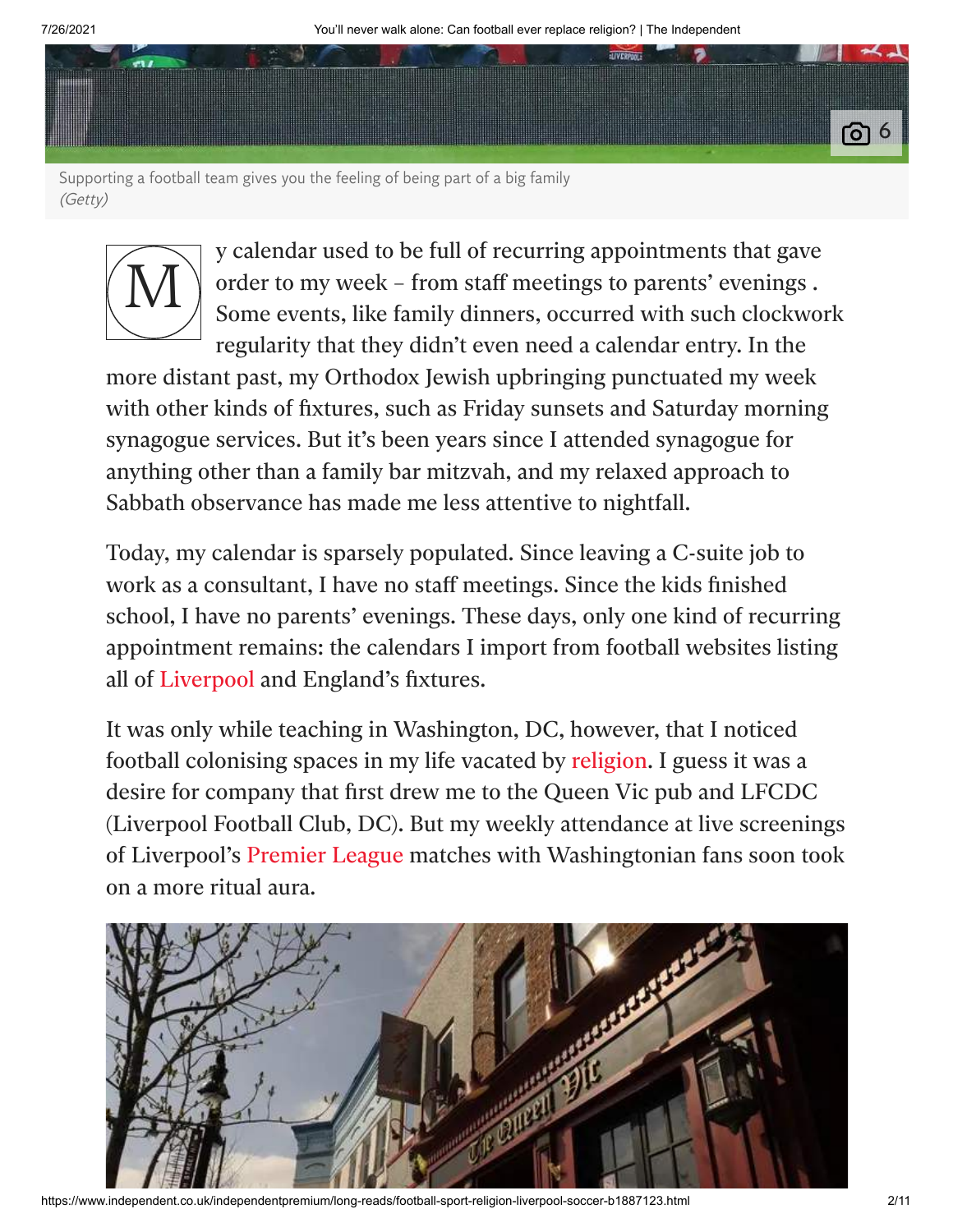

The Queen Vic pub in Washington DC, a little slice of home away from home (The Washington Post/Getty)

Watching Liverpool games at British pubs overseas had become a habit years earlier. It began about a decade ago in San Diego, when I exchanged the sterility of a conference hotel on a Sunday morning for the smells of cooked breakfast and waves of synchronised oohs and ahs with every near miss and explosions of joy or disappointment with each goal. It was an odd, pleasant feeling; both of being a stranger and still one of the family; an intrepid explorer going off piste but also a lonely business traveller seeking a taste of home in a strange land. It wasn't *Cheers*, where everybody knows your name. It was better: somewhere to belong for a couple of hours without anyone giving a damn what you're called.

Since San Diego, I can't recall a single overseas trip that didn't include at least one such dip into the parallel universe of Liverpool supporters' pubs. I've celebrated and mourned with Kopites in Paris and Vienna, and sung boozy renditions of "You'll Never Walk Alone" in New York and Limassol. But it was only after a few weeks in DC that I realised that the Queen Vic had become my synagogue – my shul.

It had a lot to do with timing. Most premier league matches are played on Saturday afternoons. The lag between Eastern Standard and UK time makes this Saturday morning in Washington. Not perhaps the healthiest time of day for your first beer but perfect for reactivating a former shulgoer's muscle memory. But there was more to it than timing: The Queen Vic was a strenuous half-hour bike ride from my apartment. It took planning and effort to get there in time to grab a good seat. It took commitment.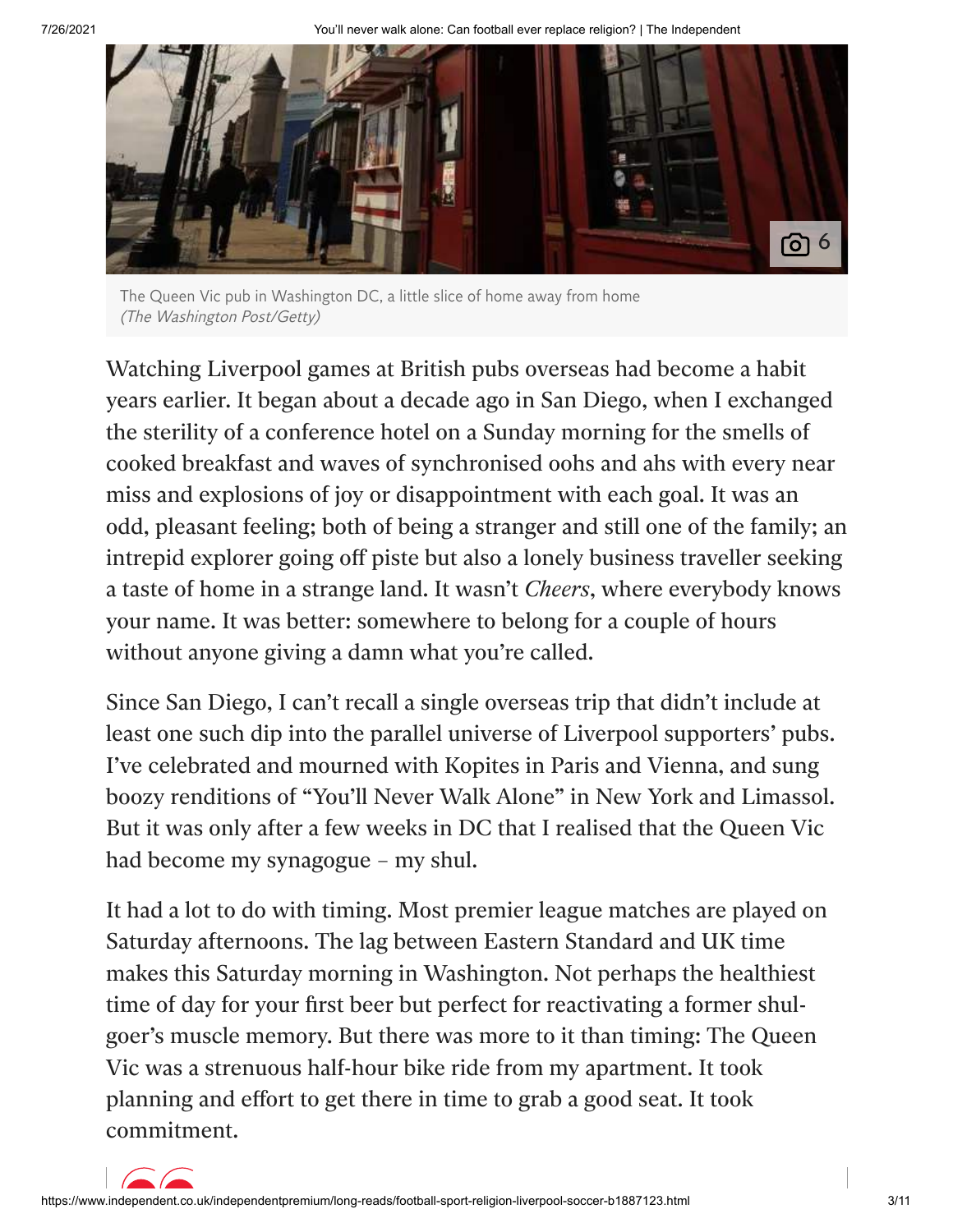*When home fans saw the two ecclesiastical supporters in attendance, they thought victory was assured. Arsenal then suffered their worst home defeat in 30 years, losing 2-6*

Commitments are hard to come by these days. In the digital age, we're used to easy entries and exits. At the flick of a thumb we subscribe and unsubscribe, swipe left or right. We're hungry for novelty and have short attention spans. If we can avoid tying ourselves down – to people, groups or institutions – we do. It's no accident that church attendance is down and divorce rates are up. These are symptoms of an underlying crisis of commitment that affects different areas of our lives, from the higher frequency with which we change jobs to declining voter turnout.

The crisis is double-edged; it involves not just under-commitment but also over-commitment. Politics are becoming increasingly tribal, public discourse less civil, and religious extremism and xenophobia more widespread. Slavery to unrealistic body images, work schedules, and ideals of parenting, to name just a few contemporary forms of individual overcommitment, has led to increased incidence of eating disorders, anxiety and other health problems.

All of which makes contemporary football fandom so intriguing. It's a commitment; but a light and easy one. It provides a sense of belonging. But it makes few demands. Like religion, it involves ritual and communal participation, holy places, icons, and distinctive garb. But unlike religion, it rarely if ever holds you accountable. The Queen Vic gave me community with anonymity. It was a shul I could skip with impunity. No one needed me for a minyan (the quorum of 10 people that Jewish law requires for a prayer service).



https://www.independent.co.uk/independentpremium/long-reads/football-sport-religion-liverpool-soccer-b1887123.html 4/11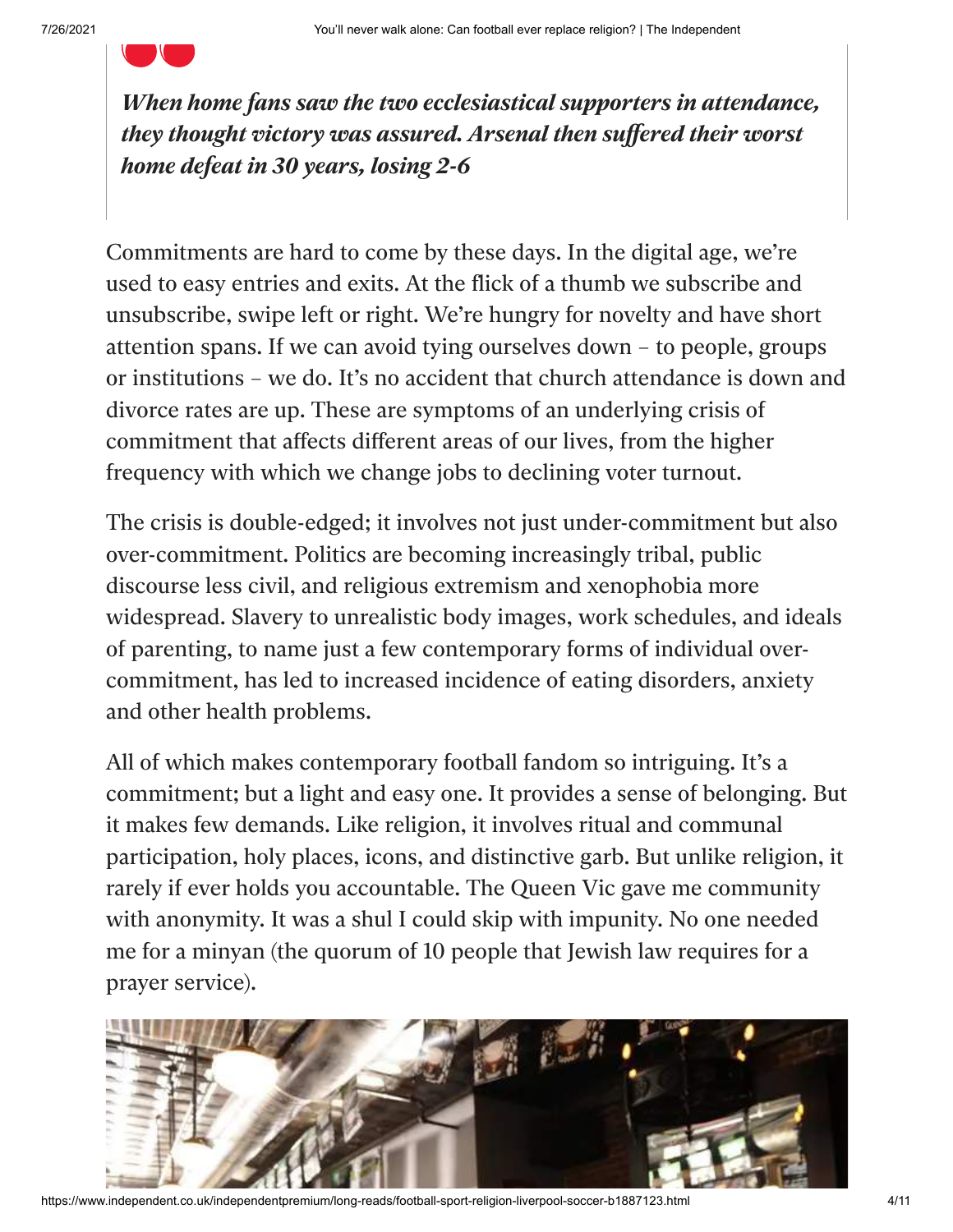7/26/2021 You'll never walk alone: Can football ever replace religion? | The Independent



The Queen Vic gives its patrons a sense of community but with anonymity (The Washington Post/Getty)

Social scientists and football insiders have often noted the similarities between the devotion of fans and religious believers. As Bill Shankly, Liverpool's messianic manager of the 1960s-1970s, put it: "It's more than fanaticism. It's a religion to them. The thousands who come here, come to worship … [Anfield's] a sort of shrine, it isn't a football ground." On another occasion, he raised the stakes even higher: "Some people believe football is a matter of life and death. I am very disappointed with that attitude. I can assure you it is much, much more important than that."

God is often invoked in football contests, not only in chants from the stands and prayers for success, but also in post-match analysis. Jonathan Sacks, the late British Chief Rabbi, liked to tell of the time he attended a home match with fellow Arsenal fan and then Archbishop of Canterbury, George Carey. When home fans saw the two ecclesiastical supporters in attendance, they thought victory was assured. Arsenal then suffered their worst home defeat in 30 years, losing 2-6 to Manchester United. When a journalist reporting on the match suggested this was final proof that God does not exist, Sacks countered: "To the contrary. It proves that God exists. It's just that he supports Manchester United."



*Some people believe football is a matter of life and death. I am very disappointed with that attitude. I can assure you it is much, much*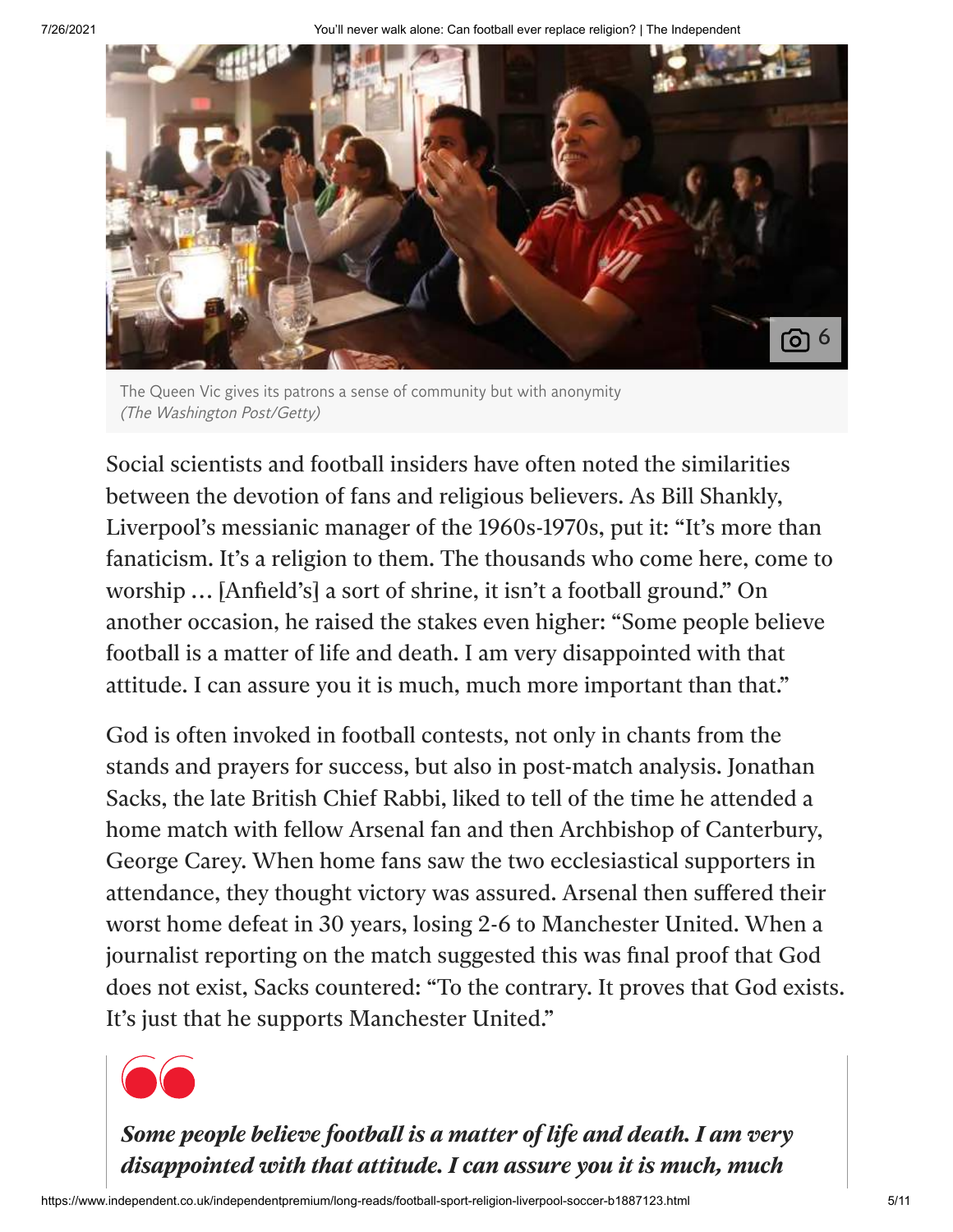## *more important than that*

Like religion, your football team used to be determined, first and foremost, by family and neighbourhood ties. As mobility increased and televised matches enabled you to follow teams from afar, such ties stretched to include connections of more tenuous kinds. With increasing commercialisation, football's reach expanded dramatically towards the end of the last century. Its associations with social class also changed, becoming gentrified and middle-class, with the advent of all-seater stadia, rising season ticket prices, and cable and satellite connections that made it possible to follow games from the comfort of your own home.

By the 1980s, when I was growing up in north London, it was no longer assumed that you'd support local teams, Arsenal or Spurs. Football fandom had begun to approximate pop fandom. It was a statement about your taste; an association that burnished your personal brand. That's how I became a Liverpool supporter.

Around the age of 10 or 11, I could no longer shrug off questions about which team I supported with a non-committal, "I'm not really into football." It was weird not to support a team; insufficiently masculine. So, I chose the winning team. I was exactly the kind of fairweather fan that is the butt of familiar jokes: How do you confuse a Man Utd fan? Show him a map of Manchester". And chants: "Where were you when we were shit?"

It was only in my twenties that I started following Liverpool in earnest, by which time they weren't winning much anymore. I had no dramatic revelation. Fandom crept up on me. I fell into the habit of watching *Match of the Day* and began to feel I had more at stake in Liverpool's matches.



https://www.independent.co.uk/independentpremium/long-reads/football-sport-religion-liverpool-soccer-b1887123.html 6/11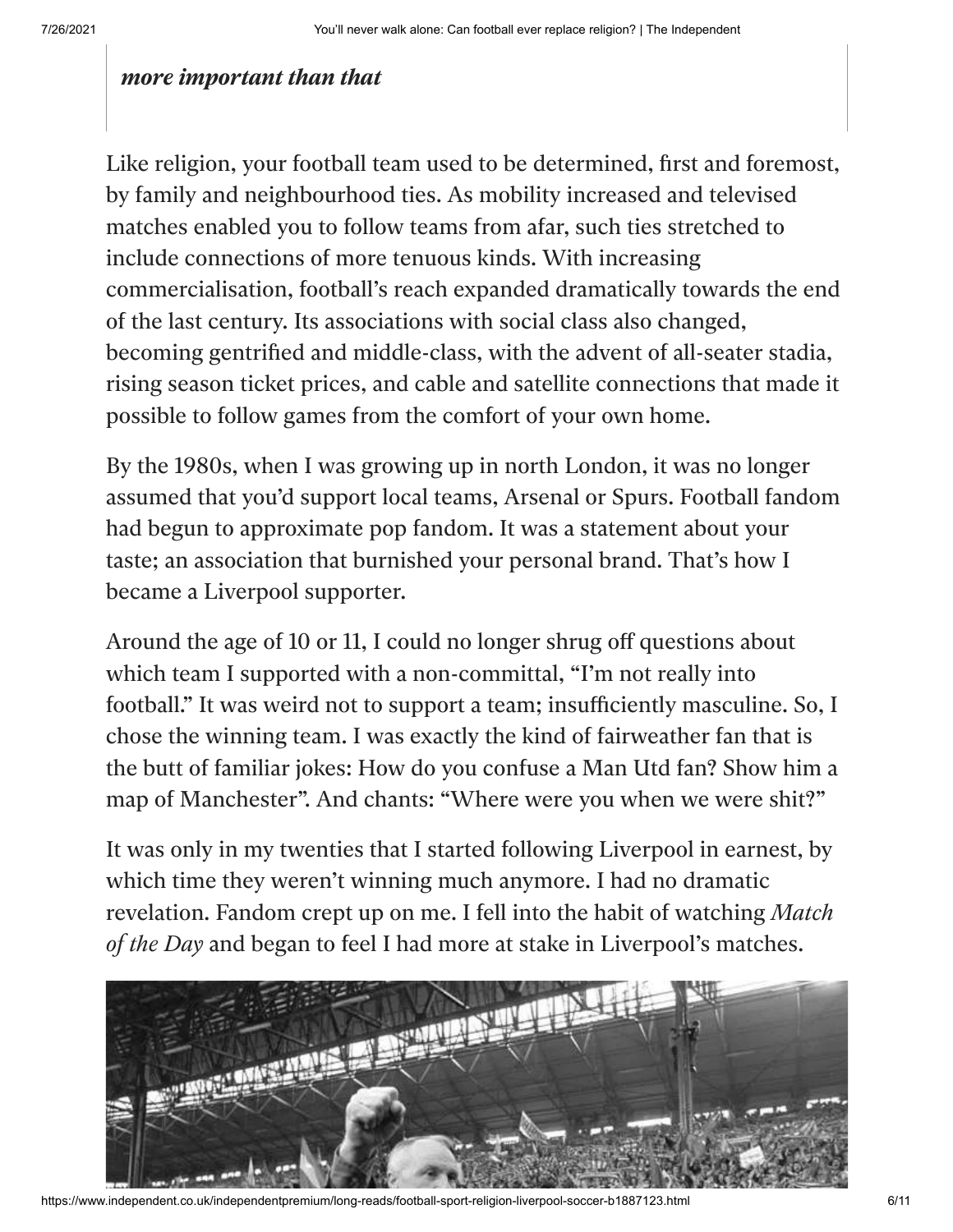

Bill Shankly once remarked: Anfield is a sort of shrine, it isn't a football ground (PA)

This origin story doesn't follow the standard narrative. You're supposed to follow a football team for more organic reasons. If it's not your neighbourhood team, then it's the team your father or grandfather or cool, older cousin supported. The closest thing to a football fan in my immediate family was my maternal grandfather, a Polish-Jewish refugee who arrived in England on one of the last boats out of Dunkirk in 1940.

He became a Spurs fan, attending many Saturday home matches at Whitehart Lane. But he would never have dreamed of taking me with him. His fandom wasn't exactly a secret but it was something of which I think he was a little ashamed, or at least about which he wanted to be discreet. Attending matches was a desecration of the Sabbath and, although he was more traditional than Orthodox, he had been raised with a respect for religion that made him reluctant to flout Jewish law publicly. No less significantly, my snobbish Belgian grandmother probably considered his interest in football vulgar, unbefitting a man of the social status to which she aspired.

Such ambivalence was common among north London's Orthodox Jews in the Eighties. Football fandom was a guilty pleasure. It lived in tension with religious seriousness and social respectability. These tensions stretched to breaking point when Arsenal or Spurs were in the FA Cup. Only the most righteous would wait to find out the result on Saturday night. The less devout would crowd around the local electrical goods store from kickoff to final whistle, watching the match as it played out silently on the banks of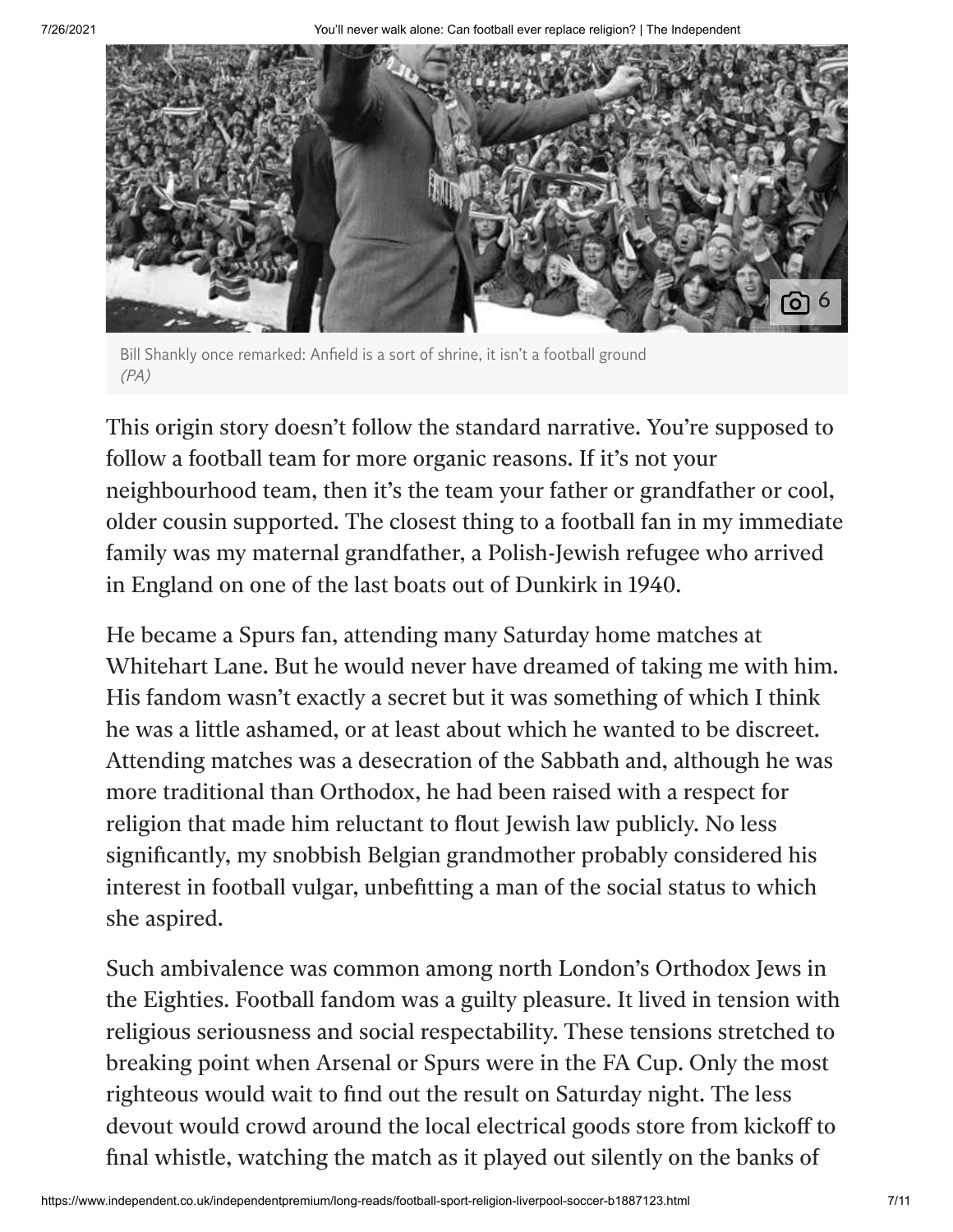TVs displayed in the shop window. More daring fans put their TVs on timer before the Sabbath and invited friends over for a clandestine viewing, curtains drawn to avoid the disapproving gaze of pious neighbours.



Leather lane market,1989: among north London's Orthodox Jews football fandom was a guilty pleasure (Alamy)

Such border skirmishes between football and religion hint at competition. It's as if the same parts of our brains that govern religious devotion can be stimulated equally or more so by football.

The globalisation of football fandom has made it even more similar to religion. You don't need to come from Jerusalem, Nazareth or Mecca to be a Jew, Christian or Muslim. And you don't need to have skin of any particular colour or speak any particular mother tongue. You can walk into any local synagogue, church or mosque, pick up their version of the common book of prayer, and join in. Those supporters' bars I've visited around the world are little different from local places of worship.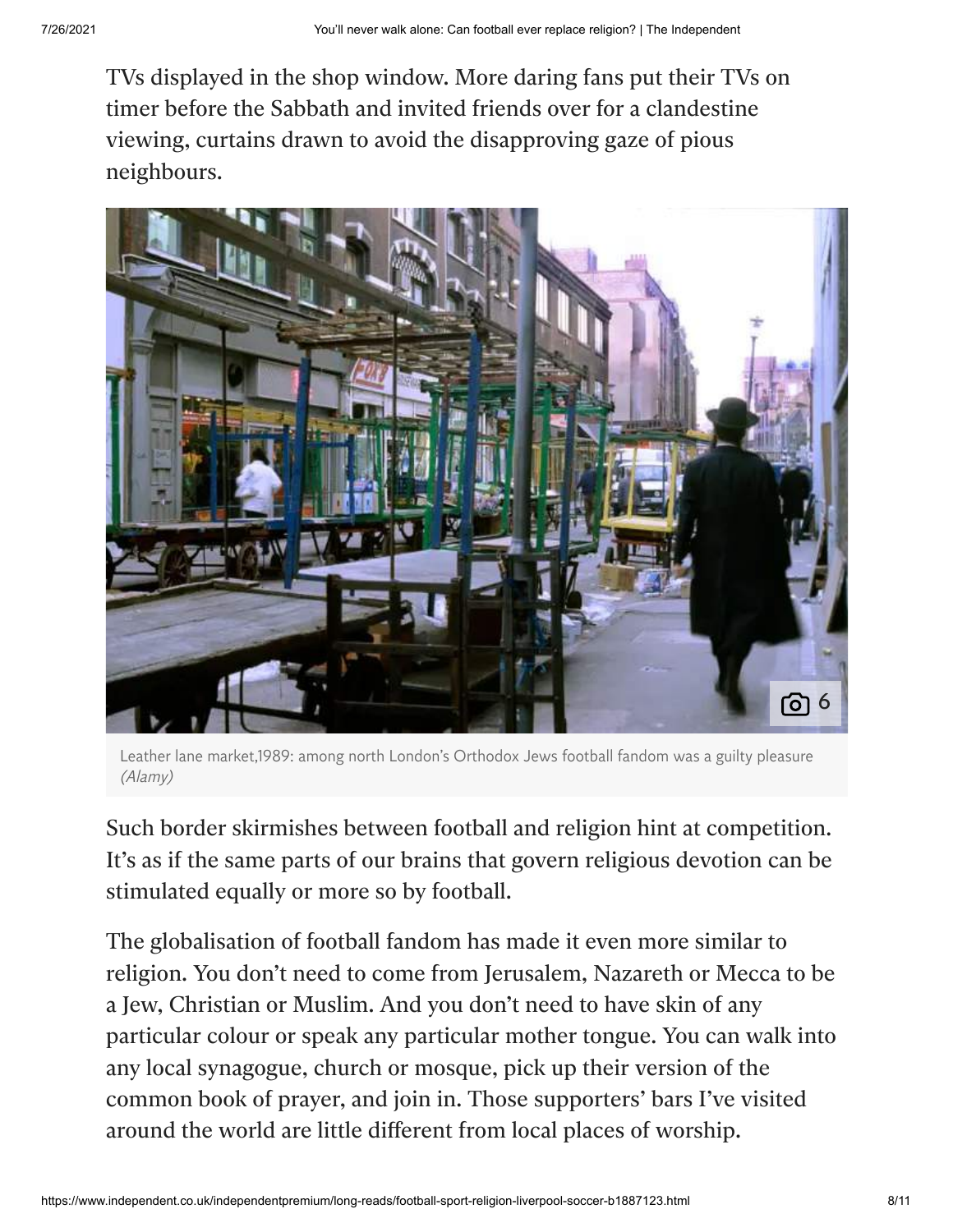As more of our communing migrates online, national and cultural boundaries are fading further into the background. A few years ago, Twitter's algorithm suggested I follow a feed called LFC Indonesia, a supporters' group with more than 200,000 followers. That's a mindboggling number. They would fill Anfield almost four times over. The group is not just virtual. The feed contains posts of hundreds of red-shirted locals watching matches together on big screens in Jakarta.

Like commitment to a religion, commitment to a football team carries with it an expectation of exclusivity. You can't support Liverpool and Everton just like you can't be Jewish and Christian. Well, it's empirically possible: there are outlying Jews for Jesus and the occasional Merseysider who supports both Red and Blue. But it's not only statistically rare; it's also frowned upon. Those inhabiting such margins are suspected by both mainstreams.

*In these times of social isolation and growing self-obsession, it's good to have something that connects me to a larger collective*

Even today, when categories like gender, sexuality and nationality are being deconstructed, and fluidity and hybridity of all kinds are celebrated, the categories of religion and football fandom retain this presumption of exclusivity. You can't be team-fluid or soccer non-binary. In fact, this may be more true today of football even than it is of religion.

Consider conversion. When someone switches religion these days, we're ready to put the change down to an authentic spiritual search. When fans switch teams, we consider them fickle and flighty. This premise underlies Ali G's faux-naif question to the late Major General Ken Perkins about whether he considered switching sides when the Germans had the upper hand in the Second World War. In response to Perkins's incredulity, Ali G presses on with an analogy to his own support of Manchester United the previous year until he realised they wouldn't win the double, at which point he switched to Arsenal. The joke here is not just the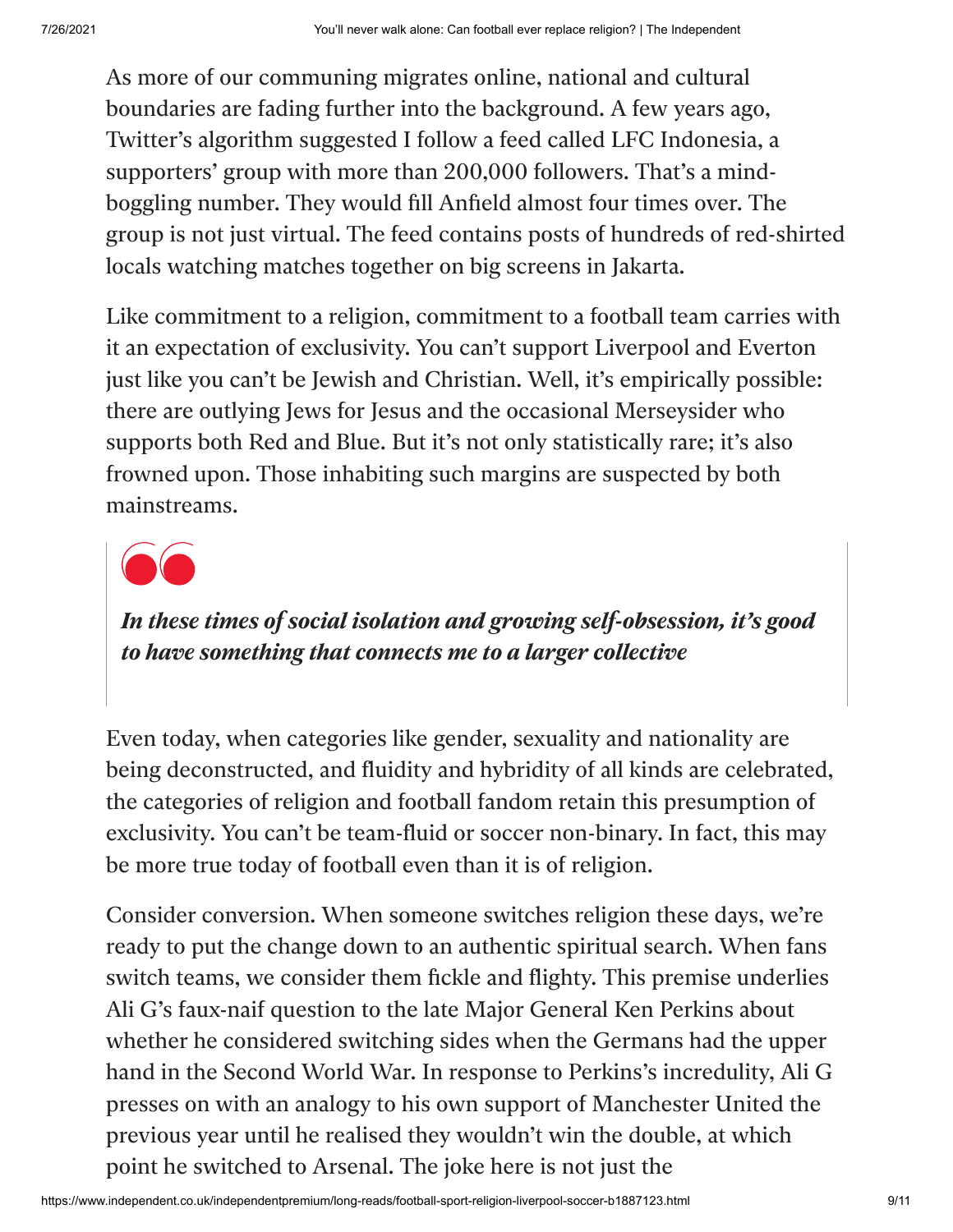inappropriateness of the analogy. It's also Ali G's own shameless disloyalty, which is so at odds with Perkins's reputation and bearing.

During international competitions, circles of fandom expand, as people who don't usually follow football get caught up in the excitement of rooting for their national team. Over the past few weeks, this was magnified for England fans, as the national team's impressive run in Euro [2020](https://www.independent.co.uk/topic/euro-2020) coincided with the easing of Covid restrictions. The hope and excitement were palpable. So too, following England's eventual defeat by the slimmest of margins, were the disappointment and sense of loss.



England in the Euro 2020: circles of fandom expand during international competitions (AP)

I watched the Euro 2020 final in my Israeli living room with a bunch of old friends from England. This was an event too momentous to experience alone. I wanted to be able to look back and remember where and with whom I'd been when we won or lost. We were all gutted by the defeat. But already, looking back, I'm able to focus more on the laughs and nervy excitement we shared during the match's first half than the silent dread that filled the room as we watched the final penalties.